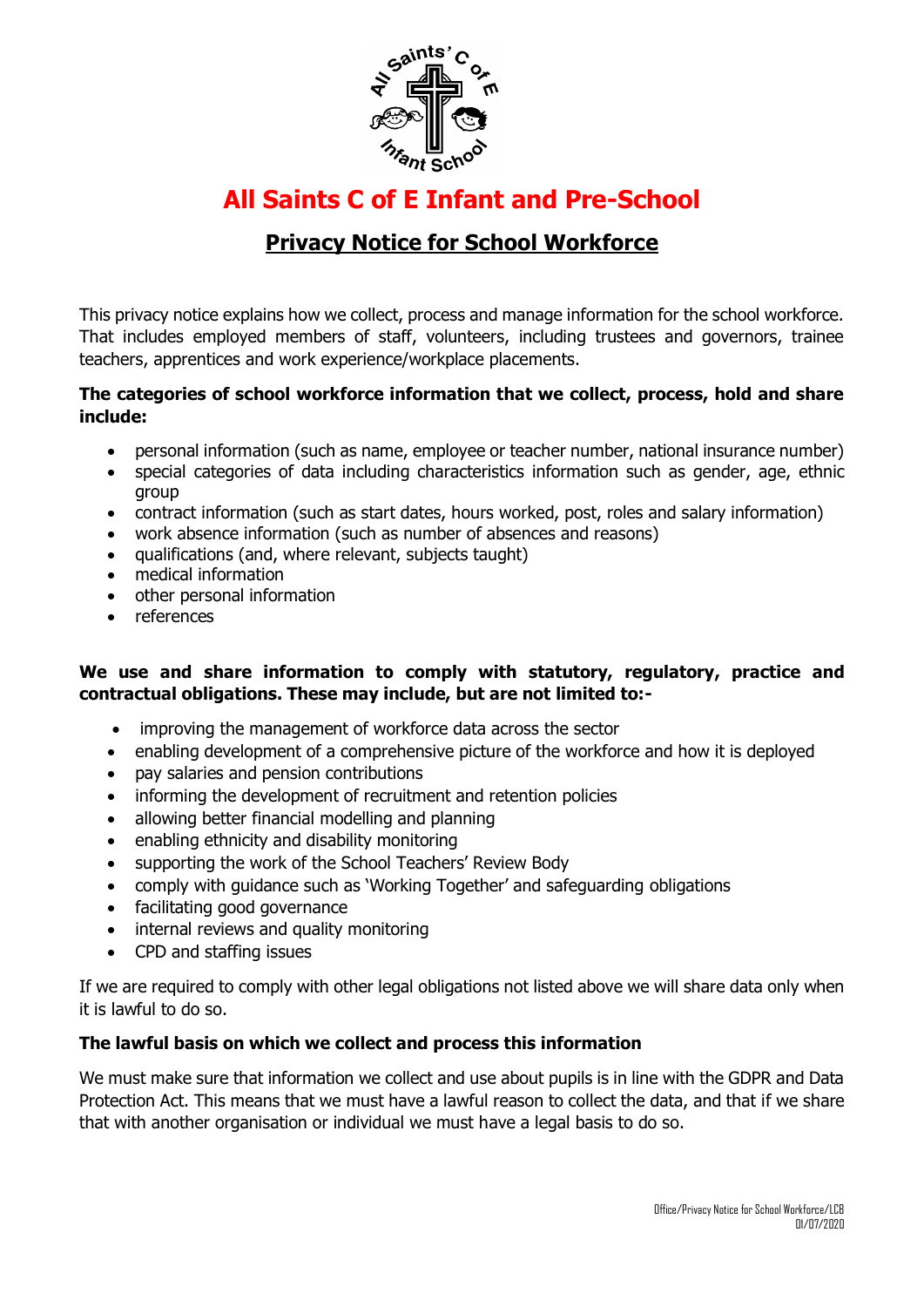The lawful basis for schools to collecting and processing information comes from a variety of sources, such as the Article 6 and Article 9 of the GDPR, the Safeguarding of Vulnerable Groups Act 2006. We also have obligations to organisations such as HMRC and the Department of Work and Pensions.

#### **Collecting this information**

Whilst the majority of information you provide to us is mandatory, some of it is provided to us on a voluntary basis. In order to comply with data protection legislation, we will inform you whether you are required to provide certain school workforce information to us or if you have a choice in this.

#### **Storing this information**

We hold school workforce data for in accordance with our HR and Retention Policy

#### **Who we share this information with**

We may share this information with organisations such as:

- our local authority
- the Department for Education (DfE)
- Safeguarding and protection for children and vulnerable adults
- Payroll services
- Legal Advisers
- Insurance providers
- HMRC
- Teacher Pension Scheme and the Local Government Pension Scheme (and other pension providers
- Health professionals

#### **Why we share school workforce information**

We do not share information about workforce members with anyone without consent unless the law and our policies allow us to do so.

#### **Local Authority**

We are required to share information about our workforce members with our local authority (LA) under section 5 of the Education (Supply of Information about the School Workforce) (England) Regulations 2007 and amendments.

#### **Department for Education (DfE)**

We share personal data with the Department for Education (DfE) on a statutory basis. This data sharing underpins workforce policy monitoring, evaluation, and links to school funding / expenditure and the assessment educational attainment.

We are required to share information about our school employees with our local authority (LA) and the Department for Education (DfE) under section 5 of the Education (Supply of Information about the School Workforce) (England) Regulations 2007 and amendments.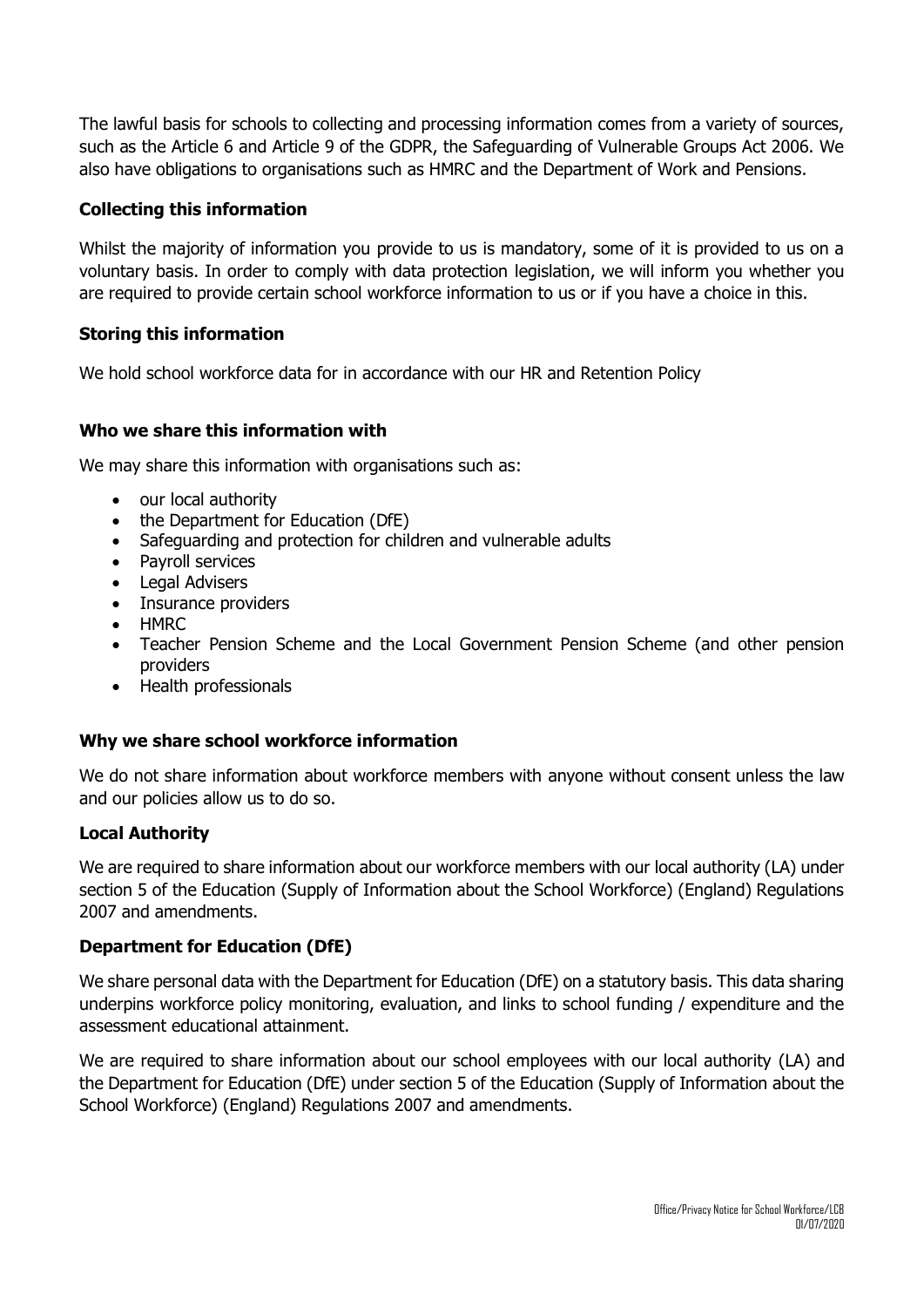#### **Data collection requirements**

The DfE collects and processes personal data relating to those employed by schools and local authorities that work in state funded schools (including all maintained schools, all academies and free schools and all special schools including Pupil Referral Units and Alternative Provision). All state funded schools are required to make a census submission because it is a statutory return under sections 113 and 114 of the Education Act 2005

To find out more about the data collection requirements placed on us by the Department for Education including the data that we share with them, go to [https://www.gov.uk/education/data-collection-and](https://www.gov.uk/education/data-collection-and-censuses-for-schools)[censuses-for-schools.](https://www.gov.uk/education/data-collection-and-censuses-for-schools)

The department may share information about school employees with third parties who promote the education or well-being of children or the effective deployment of school staff in England by:

- conducting research or analysis
- producing statistics
- providing information, advice or guidance

The department has robust processes in place to ensure that the confidentiality of personal data is maintained and there are stringent controls in place regarding access to it and its use. Decisions on whether DfE releases personal data to third parties are subject to a strict approval process and based on a detailed assessment of:

- who is requesting the data
- the purpose for which it is required
- the level and sensitivity of data requested; and
- the arrangements in place to securely store and handle the data

To be granted access to school workforce information, organisations must comply with its strict terms and conditions covering the confidentiality and handling of the data, security arrangements and retention and use of the data.

For more information about the department's data sharing process, please visit: <https://www.gov.uk/data-protection-how-we-collect-and-share-research-data>

To contact the department:<https://www.gov.uk/contact-dfe>

#### **Requesting access to your personal data**

Under data protection legislation, you have the right to request access to information about you that we hold. To make a request for your personal information, contact: [office@huthwaiteallsaints.notts.sch.uk](mailto:office@huthwaiteallsaints.notts.sch.uk) or telephone **01623 459199.** 

You also have the right to:

- object to processing of personal data that is likely to cause, or is causing, damage or distress
- prevent processing for the purpose of direct marketing
- object to decisions being taken by automated means